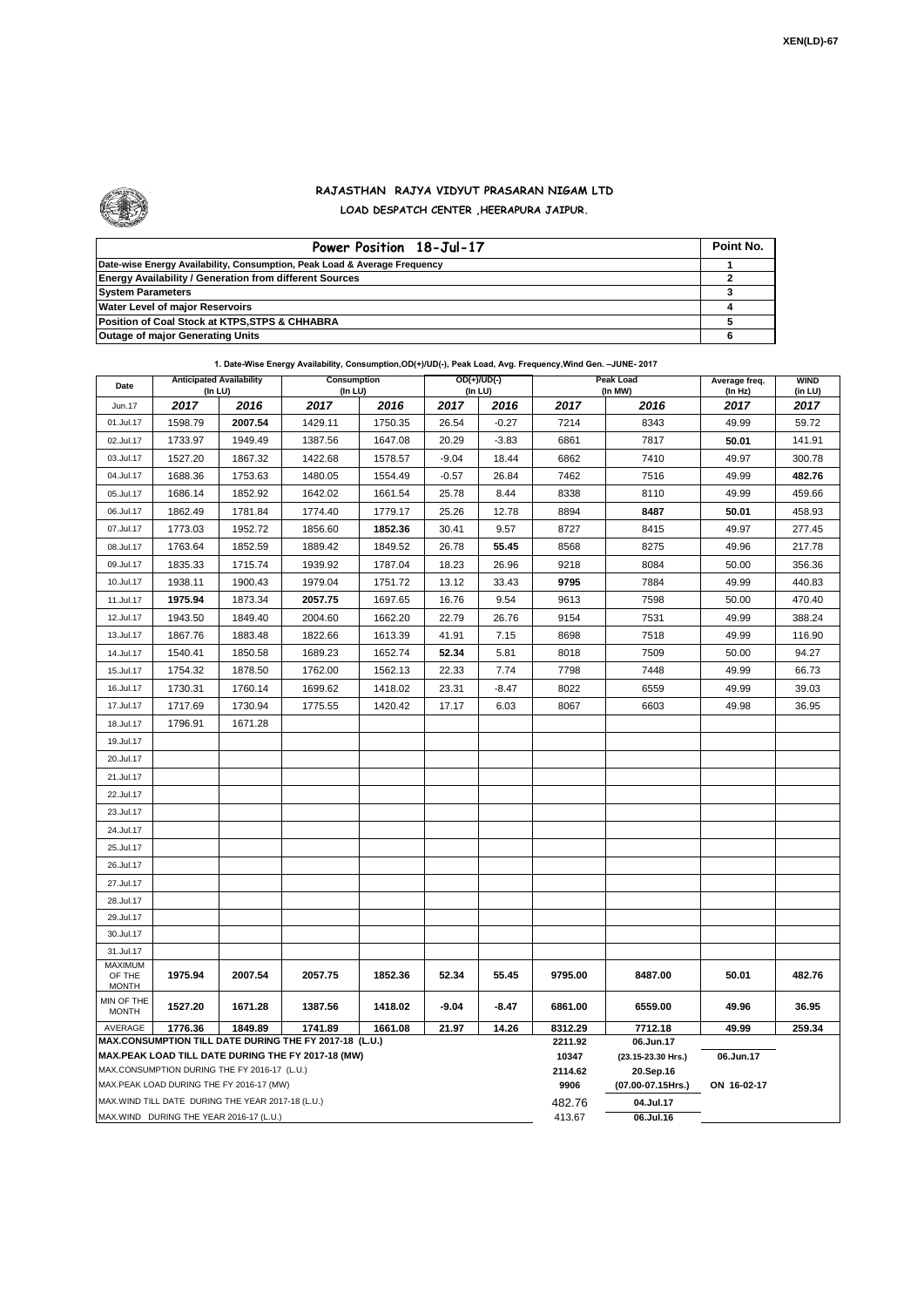| 2. Anticipated Availability/Generation From Different Sources |  |  |  |
|---------------------------------------------------------------|--|--|--|
|                                                               |  |  |  |

| S.No.               | (In LU)<br>Sources Available to Rajasthan / Installed            | Prior            | <b>Prior</b>     | Actual            |
|---------------------|------------------------------------------------------------------|------------------|------------------|-------------------|
|                     | Capacity as on 30.09.2016                                        | assessment of    | assessment of    | Energy            |
|                     | (In MW)                                                          | Avail. For next  | Avail.           | <b>Received</b>   |
|                     |                                                                  | Day              |                  |                   |
|                     |                                                                  |                  | 17-Jul-17        |                   |
| 1<br>$\overline{2}$ | KTPS (1240/1240)<br>STPS (1500/1500)                             | 222.00<br>55.00  | 180.00<br>55.00  | 162.92<br>45.30   |
| 3                   | DHOLPUR GAS CCPP (330/330)                                       | 0.00             | 0.00             | 0.00              |
| 4                   | RAMGARH (273.5/273.5)                                            | 42.00            | 36.00            | 33.92             |
| 5                   | RAPP-A(200/200)                                                  | 38.00            | 38.00            | 40.05             |
| 6                   | MAHI (140/140)                                                   | 0.00             | 0.00             | 0.00              |
| 7                   | CHAMBAL (RPS+JS) (135.5/271)                                     | 0.00             | 0.00             | 0.00              |
| 8                   | GIRAL LIGNITE (250/250)                                          | 0.00             | 0.00             | 0.00              |
| 9<br>10             | CHHABRA TPS 1000/1000)<br>ADANI (TPS) + KALISINDH (TPS)          | 108.00<br>260.00 | 118.00<br>246.00 | 182.82<br>240.43  |
|                     | (1200+1200/1320+1200)                                            |                  |                  |                   |
| 11                  | WIND FARM (3980.40/4119.15)                                      | 50.00            | 5.00             | 36.95             |
| 12                  | SOLAR POWER(737.70/1295.70)                                      | 0.00             | 0.00             | 0.00              |
| 13                  | CAPTIVE POWER PLANTS                                             | 0.00             | 0.00             | 0.00              |
| 14                  | REGIONAL (INTRA STATE) O.A. (VLTPS)                              | 0.00             | 0.00             | 0.00              |
| 15                  | OPEN ACCESS                                                      | $-92.61$         | $-90.59$         | $-90.68$          |
| 16<br>17            | BIOMASS - (101.95/119.25)<br>BARSINGHSAR LTPS(250/250)           | 5.00<br>54.00    | 5.00<br>54.00    | 5.50<br>51.83     |
| 18                  | RAJWEST (1080/1080)                                              | 229.00           | 229.00           | 202.09            |
|                     | <b>TOTAL (A): 1-18</b>                                           | 970.39           | 875.41           | 911.12            |
| 19                  | <b>BBMB COMPLEX</b>                                              |                  |                  |                   |
|                     | a) BHAKRA(230.79/1516.3)                                         | 39.41            | 39.21            | 39.58             |
|                     | b) DEHAR (198/990)                                               | 29.08            | 29.06            | 29.24             |
|                     | c) PONG (231.66/396)                                             | 15.79            | 10.57            | 16.16             |
|                     | TOTAL: a TO c<br><b>CENTRAL STATIONS</b>                         | 84.28            | 78.84            | 84.98             |
| 20                  | d) SINGRAULI<br>(300/2000)                                       | 81.81            | 83.23            | 78.07             |
|                     | e) RIHAND<br>(310.24/3000)                                       | 82.26            | 89.06            | 86.26             |
|                     | f) UNCHAHAR-I(20/420)                                            | 0.17             | 1.12             | 2.07              |
|                     | q) UNCHAHAR-II& III(61/630)                                      | 0.92             | 4.73             | 8.37              |
|                     | h) INDIRA GANDHI STPS(JHAJHAR) 0.00/1500)                        | 0.00             | 0.00             | 0.00              |
|                     | i) NCTPS DADRI St-II (43.22/980) + DADRI-TH                      | 0.37             | 4.31             | 5.99              |
|                     | j) DADRI GAS (77/830)                                            | 0.63             | 1.04             | 1.67              |
|                     | k) ANTA<br>(83.07/419)<br>I) AURAIYA                             | 0.00             | 0.00             | 0.00              |
|                     | (61.03/663)<br>m) NAPP<br>(44/440)                               | 0.00<br>5.83     | 0.00<br>9.10     | 0.00<br>9.10      |
|                     | n) RAPP-B<br>(125/440)                                           | 31.35            | 31.35            | 31.35             |
|                     | o) RAPP-C<br>(88/440)                                            | 19.38            | 19.38            | 19.38             |
|                     | p) SALAL<br>(20.36/690)                                          | 4.06             | 4.39             | 3.61              |
|                     | (70.37/720)<br>q) URI                                            | 16.53            | 16.58            | 16.58             |
|                     | r) TANAKPUR<br>(10.86/94)                                        | 2.51             | 2.51             | 2.47              |
|                     | S) CHAMERA –I (105.84/540)                                       | 25.15            | 25.15            | 25.15             |
|                     | t) CHAMERA-II (29.01/300)                                        | 6.96             | 6.98             | 6.96              |
|                     | u) CHAMERA-III (25.21/231)<br>v) DHAULIGANGA (27/280)            | 5.97<br>6.42     | 6.02<br>6.42     | 6.02<br>6.42      |
|                     | w) DULHASTI (42.42/390)                                          | 10.05            | 10.09            | 10.09             |
|                     | x) SEWA (13/120)                                                 | 3.28             | 3.28             | 3.28              |
|                     | y) NJPC (112.00/1500)+RAMPUR(31.808/412.02)                      | 34.13            | 34.13            | 34.13             |
|                     | z) TEHRI (75/1000)                                               | 7.50             | 5.78             | 5.71              |
|                     | aa) KOTESHWR (33.44/400) + PARBATI3 (56.73/520)                  | 20.40            | 20.40            | 33.42             |
|                     | ab) TALA                                                         | 3.71             | 3.71             | 3.71              |
|                     | ac) MUNDRA UMPP (380/4000)<br>ad) SASAN (372/3960)               | 90.00            | 90.00            | 84.65             |
|                     | ae) FRKKA+KHLGN+TLCHR (70.18/3940)                               | 89.80<br>2.32    | 92.06<br>4.00    | 85.68<br>12.37    |
|                     | af) URS POWER(DADRI TH-I)                                        | 0.00             | 0.00             | 0.00              |
|                     | TOTAL SCHEDULE(a TO af)                                          | 635.79           | 653.64           | 667.50            |
|                     | <b>LOSSES</b>                                                    | $-14.81$         | $-15.33$         | $-24.32$          |
|                     | NET SCHEDULED                                                    | 620.98           | 638.31           | 643.18            |
| 21                  | BILATERAL (REG.) EXCL. BANKING                                   | 26.28            | 26.28            | 26.28             |
| 22                  | <b>BANKING</b>                                                   | $-48.23$         | $-48.23$         | $-48.23$          |
| 23                  | BILATERAL(INTER-REG.). EXCLUDING (ISOA &<br><b>BANKING)</b>      | 130.11           | 133.25           | 135.33            |
| 24                  | INTER STATE OPEN ACCESS (BILATERAL+IEX)                          | 92.61            | 90.59            | 90.68             |
|                     |                                                                  |                  |                  |                   |
| 25                  | INDIAN ENERGY EXCHANGE                                           | 4.77             | 0.00             | 0.00              |
|                     | <b>TOTAL(B): (19 TO 25)</b><br>TOTAL GENERATION (A +B) : 1 TO 25 | 826.52           | 842.28           | 847.25<br>1758.38 |
|                     | OVER DRAWAL (+)/UNDER DRAWAL (-)                                 |                  |                  | 17.17             |
|                     | <b>GRAND TOTAL</b>                                               | 1796.91          | 1717.69          | 1775.55           |
|                     | <b>LAST YEAR</b>                                                 | 1671.28          | 1730.94          | 1420.42           |